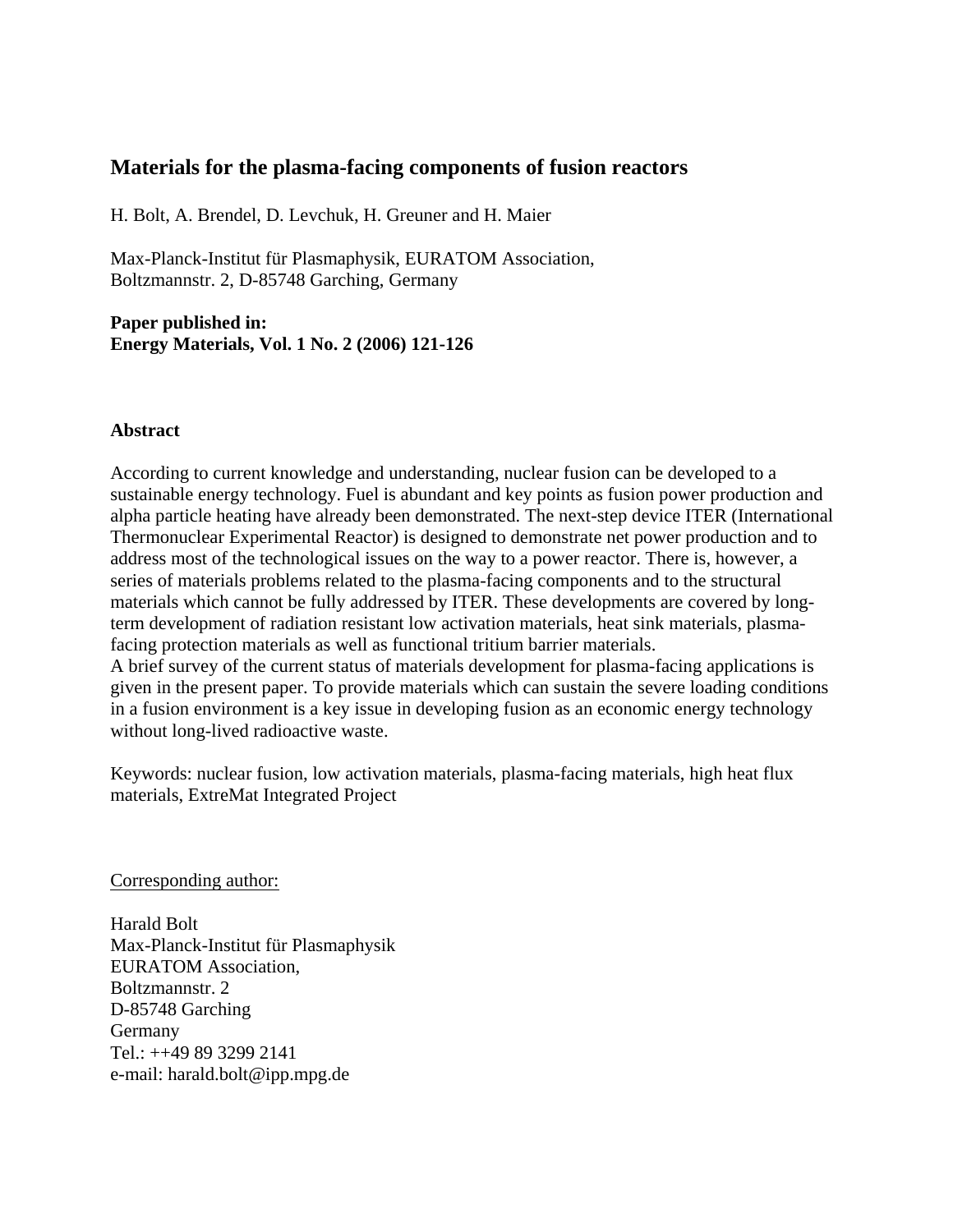### **1. Introduction**

Controlled nuclear fusion of hydrogen isotopes has been a research topic in the world since around 1950. Among many attractive features of fusion as an energy source are the abundance of fuel for the reaction, the high specific energy release per reaction, and - in contrast to nuclear fission techniques - the inherent safety of the process due to its thermonuclear nature. To achieve controlled nuclear fusion on earth various schemes have been proposed, among which the magnetic confinement in the so-called tokamak arrangement has been the most successful one up to now.

The principal problem to overcome in the fusion of two atomic nuclei is the repulsive electrostatic force, which acts in between them. The highest probability to achieve the fusion process, i. e. the highest reaction rate can be met when the two hydrogen isotopes deuterium (D) and tritium (T) are employed at a temperature in the range of 10...20 keV, one to two hundred million  $K<sup>1</sup>$ 

 $D + T$   $\longrightarrow$  <sup>4</sup>He (3.5 MeV) + n (14.1 MeV)

The released energy of 17.6 MeV is distributed between a neutron and a charged  ${}^{4}$ He nucleus, an alpha particle. In a magnetic confinement scheme, the neutron is not confined and escapes from the plasma. The charged <sup>4</sup>He particle, however, is confined by the magnetic field. Its energy must be thermalised to sustain the high plasma temperature.

The availability of these two fuel components on earth is very different: Deuterium is abundant in nature, its concentration in natural hydrogen is about 0.015%. Therefore it is practically inexhaustibly available from sea water. Tritium, however, does not occur naturally in sufficient quantities because it is radioactive with a half life of about 12 years. The concept for a fusion power plant is that the fusion reactor produces its own supplies of tritium in a self-sustained fashion. The neutrons produced by the fusion reaction are employed for producing tritium from the two naturally occurring lithium isotopes:

$$
{}^{6}\text{Li} + \text{n} \longrightarrow {}^{4}\text{He} + \text{T} + 4.8 \text{ MeV}
$$

$$
{}^{7}\text{Li} + \text{n} \longrightarrow {}^{4}\text{He} + \text{T} + \text{n}' - 2.5 \text{ MeV}
$$

This is achieved by surrounding the inside of the plasma vessel with a so-called blanket, a structure that absorbs the neutrons and contains the tritium breeding fuel. It is this blanket which also absorbs the energy released with the neutron. Therefore it must contain coolant channels. The coolant carries the produced tritium to an extraction stage and the tritium is finally injected into the plasma as new fuel. In this way radioactive tritium is handled only inside a closed system of a fusion reactor facility. The first wall covers the blanket surface towards the plasma and has the task to absorb the heat and particle fluxes from the plasma. The divertor is the component which is in most intense interaction with the plasma. At the divertor surface the impinging ions are neutralized which allows to exhaust the neutral atoms from the plasma by pumping. As a result, the plasma particle and heat fluxes are highest on the divertor surface, Table 1.

#### **2. The status of fusion research**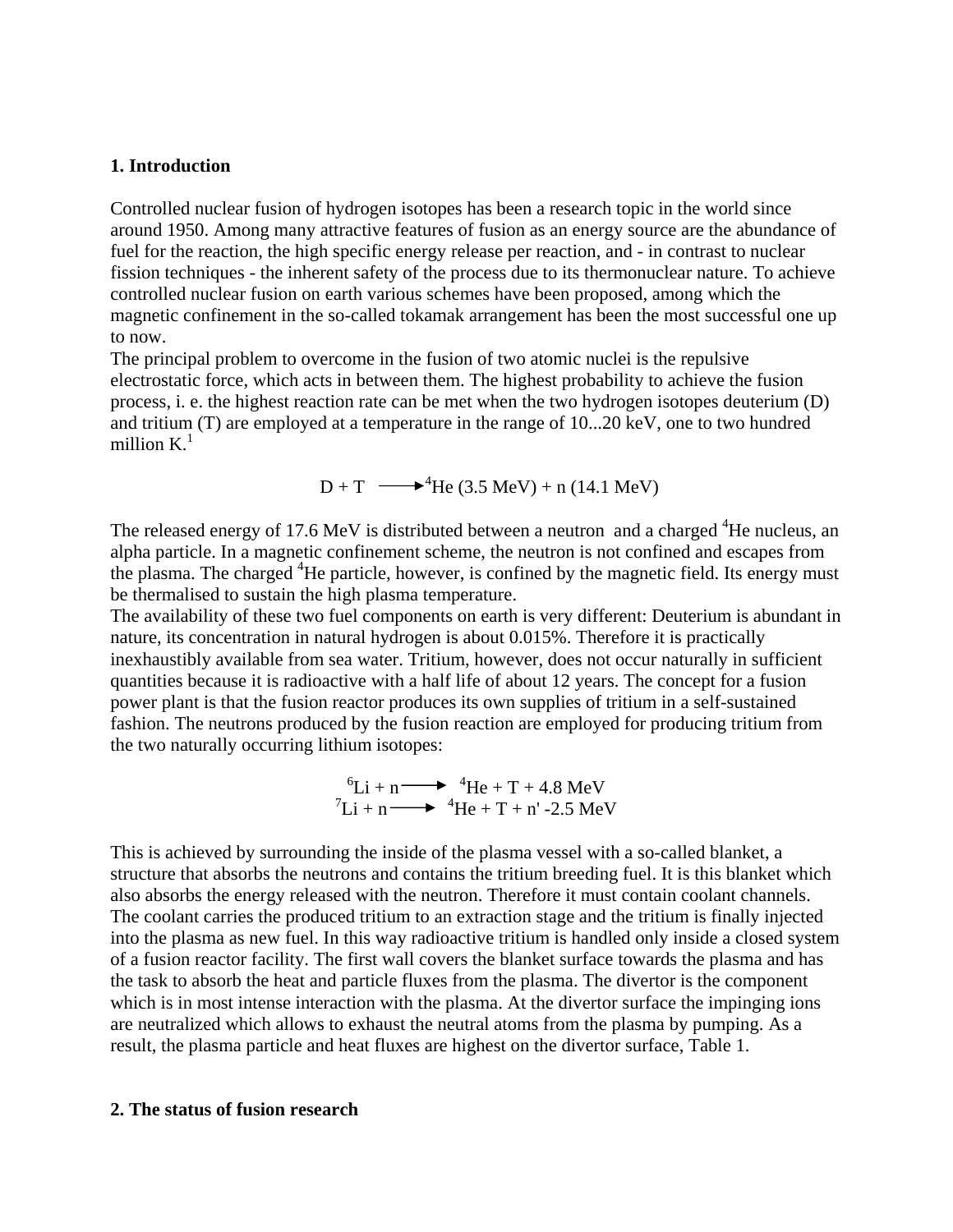Magnetic confinement of fusion plasmas has been widely investigated in various magnetic field configurations. Nowadays two toroidally closed configurations are mainly pursued: The tokamak and the stellarator. Since a purely toroidal magnetic field configuration does not yield a stable plasma confinement, an additional twist of the field lines is necessary. In the tokamak configuration this is achieved by using an external toroidal field and additionally driving a current through the plasma in toroidal direction. The stellarator concept, on the other hand, does not employ current drive inside the plasma, but instead uses external magnetic fields of complex shapes. Tokamaks nowadays produce the better results concerning the so-called fusion product of plasma density, temperature, and energy confinement time. Stellarators have no necessity for current drive and therefore have a general advantage concerning stability and continuous operation. Figure 1 shows the progress of the fusion product, that has been made over the last decades. Today's large devices are close to the breakeven condition Q=1, which means fusion power equals input heating power. Reactor conditions are reached in plasmas that are dominantly heated by  $\alpha$ -particles from fusion reactions. Since the fusion product also scales with the volume of the plasma, reactor conditions can only be met in a larger next step device. ITER will reach this regime.

Present day fusion research facilities generally do not operate with deuterium/tritium mixed plasmas. The breakeven condition of a D-T plasma, however, has already been reached. Only a few experiments on realistic mixtures producing fusion power have been done. In its 1997 deuterium/tritium experiment the Joint European Torus tokamak JET has achieved the substantial amount of 16 MW of fusion power corresponding to  $Q=0.62$  (see Figure 2).<sup>2</sup> Significant alpha particle heating of the confined plasma has been demonstrated in the Princeton Tokamak Fusion Test Reactor TFTR<sup>3</sup> as well as in JET<sup>4</sup>.

# **3. The ITER project, studies for DEMO and fusion reactors**

Recognizing the importance of the next step to a rector-scale fusion device, in 1987 the European Union, Japan, the Russian Federation, and the United States initiated the so-called Conceptual Design Activities for ITER, the International Thermonuclear Experimental Reactor. It was agreed that the overall objective of ITER would be "to demonstrate the scientific and technical feasibility of fusion energy for peaceful purposes".<sup>5</sup>

The scientific and technical performance specifications were reformulated in 1998. Now the ITER design envisages the demonstration of extended burn of deuterium-tritium plasmas with a fusion power of 500 MW and a ratio of fusion power to input heating power Q of at least ten.<sup>6</sup> Another target is the demonstration of technologies essential to a reactor in an integrated fusion technology system. ITER will enable the science of self-heated plasmas in relevant power plant regimes to be studied. Prototypes of key components have already been manufactured and tested: Central Solenoid for inductive current drive, superconducting toroidal field coils, complete blanket module mock-ups as well as full scale modules of the vacuum vessel.<sup>6</sup> In 2005 the decision was made to build ITER in Cadarache (France) as a joint project of the European Community, Japan, Russia, US, Rep. Korea, China and India. In conjunction with further long-term materials development, modelling and neutron irradiation experiments of these materials, ITER is supposed to provide a sufficient scientific and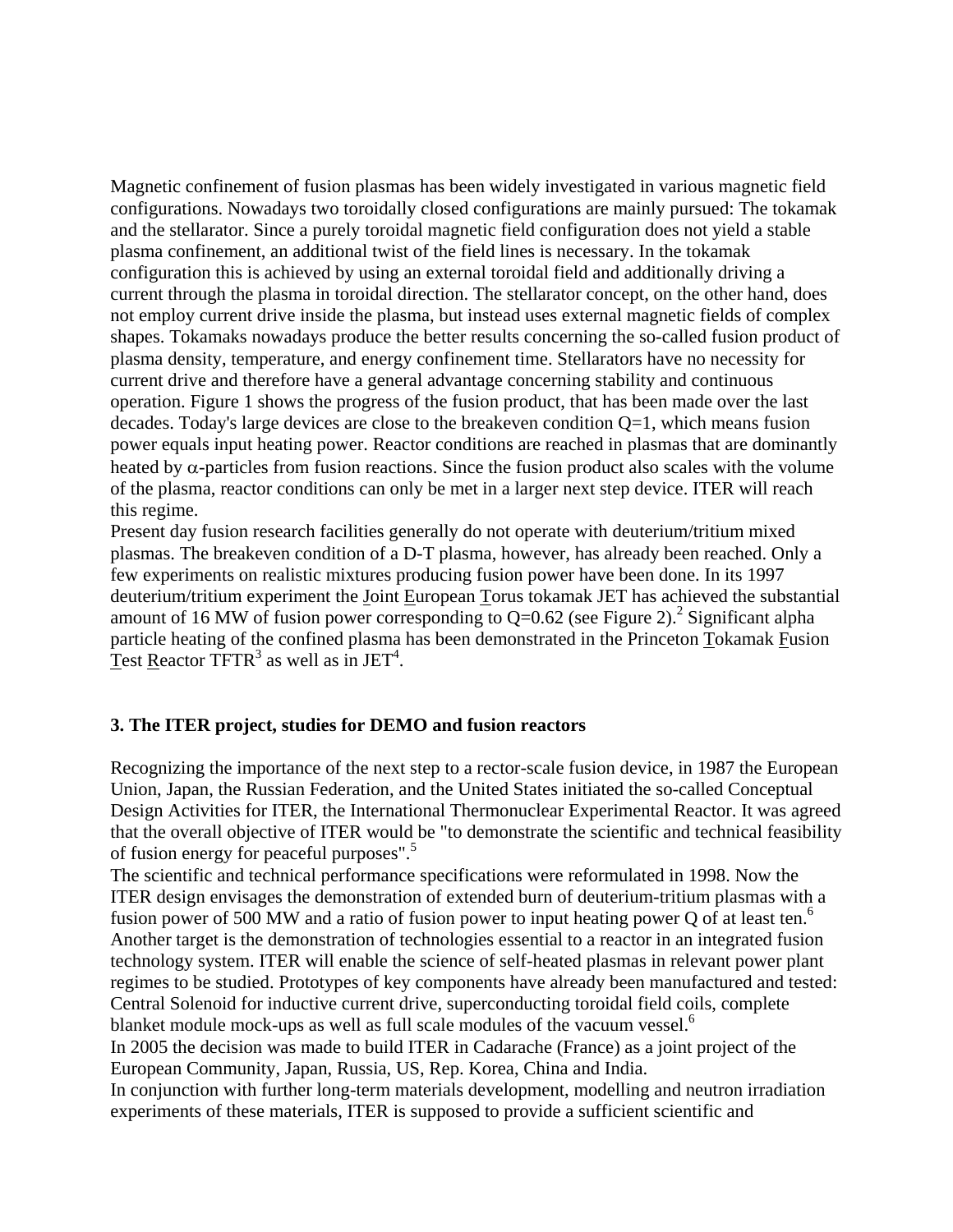technological basis for a "first of its kind" fusion reactor.<sup>7</sup> A study for such a Demonstration Reactor DEMO which will lead to a conceptual design is under way in the EU. The Power Plant Conceptual Study has evaluated different options for a commercial fusion power plant based on varying degrees of technological extrapolation from the present state.<sup>8</sup> These variants include a water-cooled reactor design, and several Helium cooled reactor designs. The availability of suitable materials and the achievable progress in plasma engineering dictates which of these variants will become a realistic base for the design of a fusion reactor.

# **4. Material issues for plasma-facing components**

The plasma-facing components of a fusion reactor consist mainly of the first wall and the divertor. A cutaway view of ITER showing the first wall and the divertor is given in fig. 3. The first wall, a structure with coolant channels is covered with a plasma-facing material that provides protection against the particle load from the plasma as well as protection against damage from transient heat loads. The stationary heat loads from the plasma to the first wall are moderate and may reach up to 1 MW/ $m^2$  in a reactor. Erosion of the plasma-facing wall material is regarded as the dominating lifetime issue in a reactor.

The divertor is the component with most intense plasma contact. The plasma-facing material of the divertor has to be bonded to a high thermal conductivity heat sink material in order to remove very high stationary heat fluxes of up to 20 MW/ $m^2$ .

Tritium which is used as fuel in fusion reactors should not enter the structural materials or the coolant of the plasma-facing components and the blanket. This requires the development of a specific barrier technology which has to be integrated into the plasma-facing components and the blanket of fusion reactors.

Main differences in the operation conditions of the plasma-facing components in ITER and in a reactor are the number of cycles, since a reactor should be operated in steady state, the reduced transient loading conditions required for economic reactor operation and the neutron damage which is much high in a reactor compared to ITER. The loading conditions of the materials for the plasma-facing components in ITER and in a first generation (DEMO-like) fusion reactor are listed in Table 1.

# 4.1 Structural and heat sink materials

One of the main fusion reactor material issues is the intense irradiation with neutrons. This immediately brings about two of the key problems in the development of structural materials:

- The materials must not suffer strong radiation-induced embrittlement or other degradation
- Radioactive waste must be minimized: The half-life of neutron-induced activation products should be as short as possible

In order to meet these requirements, three lines of development are being pursued: $10,11$  Reduced activation ferritic-martensitic steels are currently the furthest developed technology. Vanadium alloys based on the V-Cr-Ti system have a great potential for high-temperature operation in combination with a liquid lithium breeder system. Finally, SiC-fiber-reinforced SiC composite ceramic materials (SiC-SiC) would have a great potential for very low radioactivity and for very high operating temperature, corresponding to a high degree of efficiency. This system, however,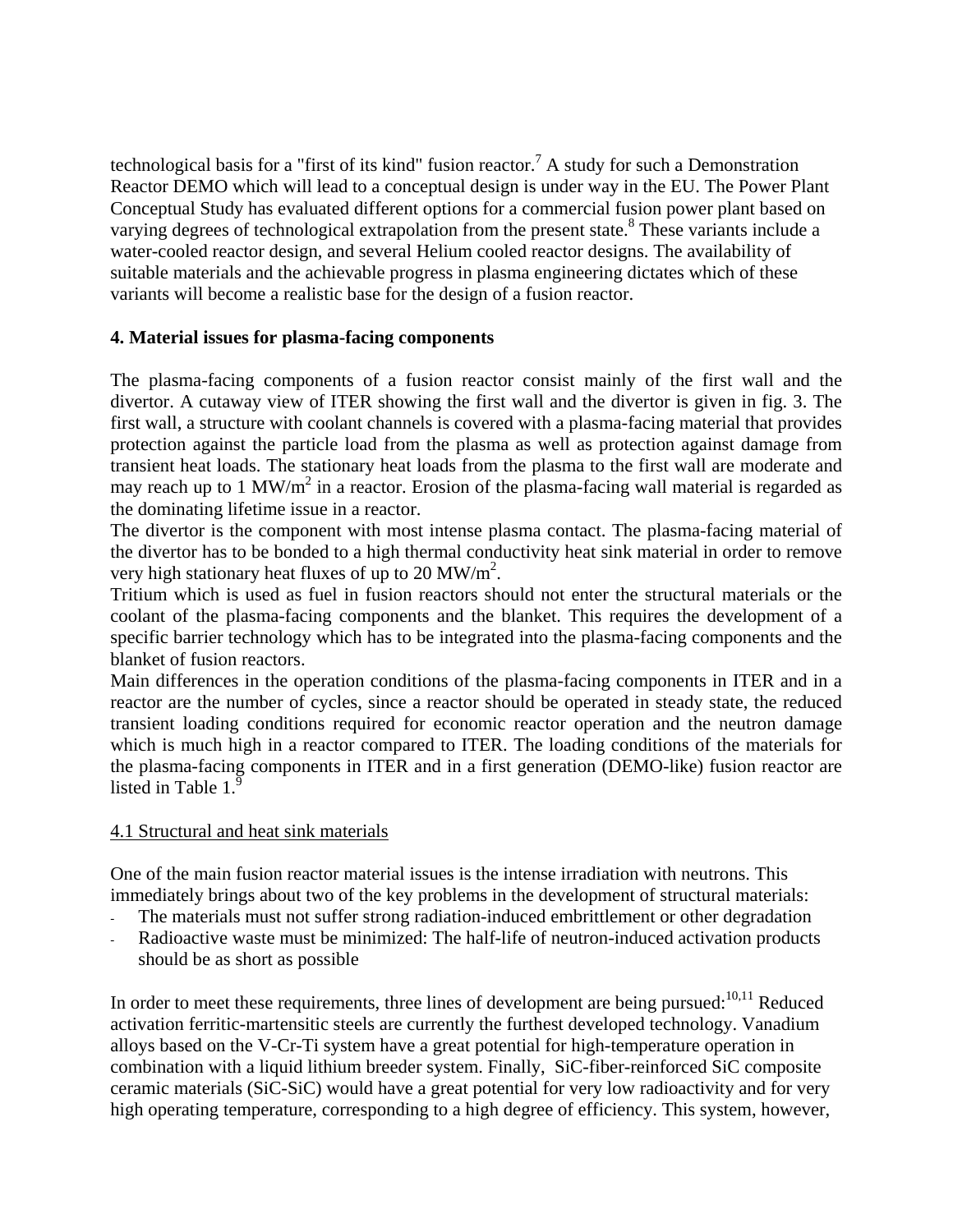surely constitutes the most difficult technological challenge of the three groups. The aim is to arrive at materials which allow operation at reactor relevant coolant temperatures and, at the end of the life, to be recycled or disposed of under strongly relaxed conditions.

The mainstream of this work has resulted in a ferritic-martensitic steel with 9% Cr and substitution of the elements which cause the strongest activation like Mo and Nb. Data regarding the properties after neutron irradiation hint that embrittlement can be reduced when this material is being irradiated above 250°C to 300°C. Of highest importance in this respect is the irradiation induced shift of the ductile to brittle transition temperature (DBTT). Fusion specific grades like F82H and the European EUROFER grade show only a moderate shift of the ductile to brittle transition temperature DBTT.<sup>10,11</sup> In a recent irradiation experiment to a high dose of 32 dpa at 300°C irradiation temperature EUROFER showed an increase of the DBTT by 200 degrees from -100 $^{\circ}$ C to +100 $^{\circ}$ C.<sup>12</sup> However, this shift will be enhanced by irradiation with high energy neutrons typical for the fusion neutron energy spectrum. Under fusion conditions the high energy neutrons will cause He production from transmutation reactions on the order of 10 appm/dpa in steel. The He will interact with the displacement induced damage and increase the embrittlement at low temperatures.

Further development of steel-based materials is being carried out on oxide dispersion strengthened 9%Cr and 12/14% Cr steels to increase the upper temperature limit for operation from 550 $\degree$ C for EUROFER to higher values.<sup>12</sup>

In addition to this the properties of SiC-SiC especially in terms of thermal conductivity and resistance to neutron irradiation are being improved. The use of SiC-SiC either as structural material or as heat insulation liner material would allow He-coolant temperatures in a range up to  $1000^{\circ}$ C.<sup>13</sup>

In order to remove heat fluxes of up to 20 MW/ $m<sup>2</sup>$  from the divertor, heat sink materials with very high thermal conductivity have to be applied. In the ITER divertor CuCrZr alloy will be used.<sup>14</sup> The joining technology of the plasma-facing materials to CuCrZr has been developed to a standard allowing the removal of stationary surface heat loads on the order of 20 MW/m<sup>2</sup>. Joining methods for dissimilar bonds of Be-Cu and W-Cu are high temperature brazing and hot isostatic pressing. CFC (carbon fibre reinforced carbon)-Cu bonds can be also joined by active metal casting (AMC). The heat removal capability under thermal cycling conditions of CFC-CuCrZr model components with active cooling has been subject of reviews.<sup>15,16</sup> Under intense neutron irradiation, CuCrZr can be used only up to 350°C, and thus it is not compatible with the high coolant temperatures required in a fusion reactor.

In order to make use of the very high thermal conductivity of copper also in a fusion reactor, long fibre reinforced Cu MMCs (metal-matrix composites) are being developed. The reinforcement of Cu with crystalline long SiC fibres should result in creep resistant Cu-based materials for high temperature applications. Development of Ti-containing interfaces on nm-scale between the fibre surface and the Cu matrix resulted in interfacial strength values which are of the order of the values obtained with developmental grades of  $\text{SiC}_f$  reinforced Ti-alloys for aeroturbine applications.17,18 Fibre push-out experiments show an interfacial shear strength value of 60 MPa for  $SiC_f$ -Cu. In scanning electron micrographs the plastic deformation of the Cu matrix after a push-out test is clearly visible, figure 4.

# 4.2 Plasma-facing materials and barrier films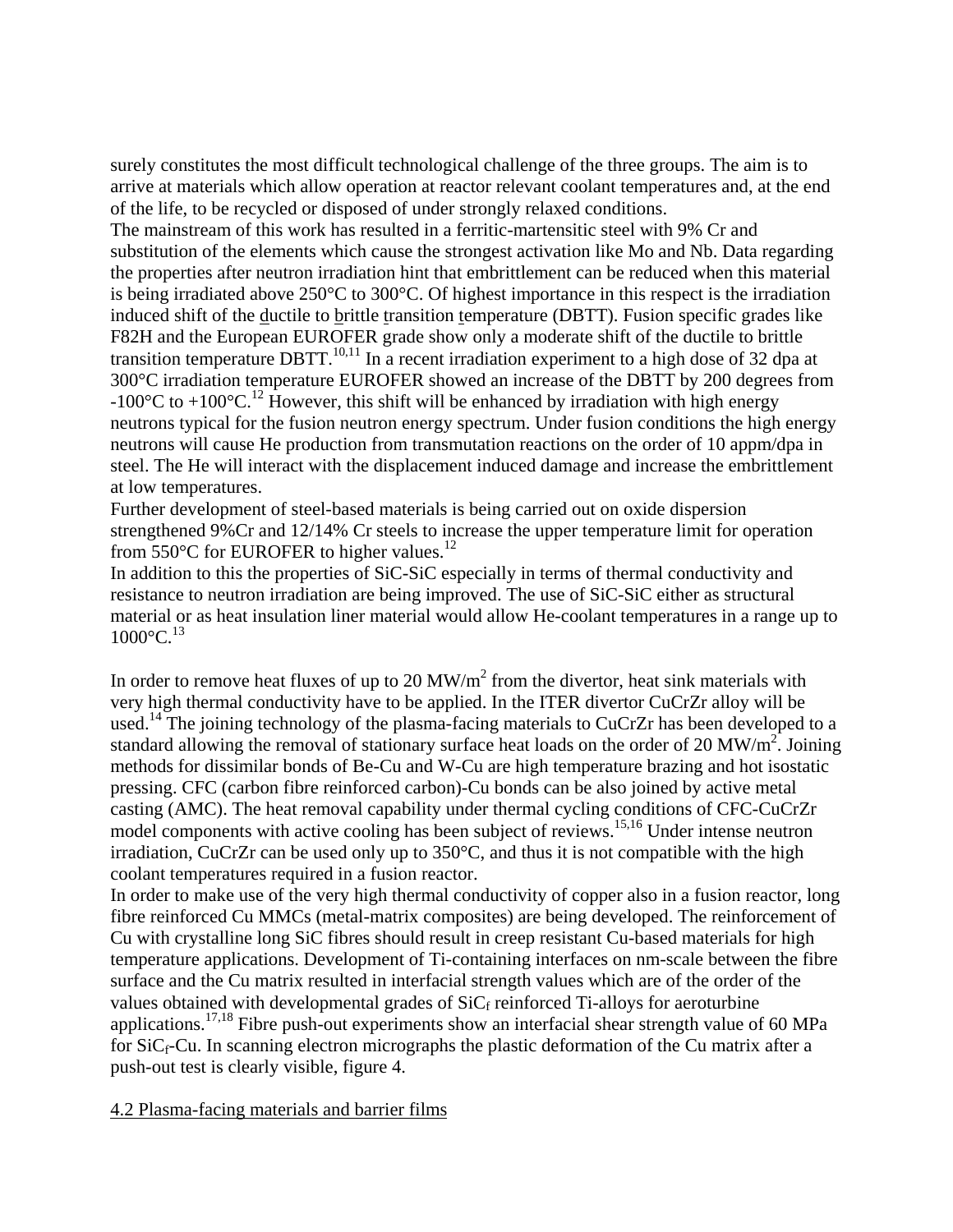The main plasma-material interaction processes and the selection of the plasma-facing materials for ITER have been subject of reviews.<sup>19,20</sup> For ITER a detailed Materials Assessment Report has been issued which compiles the fusion relevant aspects and data on Be, W and CFC materials.<sup>14</sup>

In ITER, the components facing the plasma will consist of carbon-fiber reinforced carbon, tungsten and beryllium as plasma-facing material and CuCrZr as high thermal conductivity heat sink. The selection of these materials has been driven mainly by the need to furnish the ITER first wall with a plasma-facing material of low atomic number (Z) in order to provide maximum operational flexibility which coincides with the high tolerance of the plasma towards influxes of low Z impurities. The use of carbon on the first wall, as applied in most present day experiments, has been avoided, since the first wall is subject to erosion processes. The eroded carbon would eventually redeposit in the form of amorphous hydrocarbon films with high fractions of tritium and thus lead to a rapid build-up of a high tritium inventory. This is undesirable from a radiological point of view for ITER, but it must also be avoided in a fusion reactor because tritium must be produced on site and must not get permanently bound in hydrocarbon films. In addition to the very high heat loads to the divertor under steady-state operation the effect of heat flux transients has major impact on the materials selection. Experimental investigations on the materials damage resulting from thermal transients have been carried out in plasma, electron and ion beam facilities.<sup>16</sup> Regarding the divertor, the materials selection for ITER has been mainly driven by highly peaked transient heat fluxes which would lead to excessive erosion of most materials during e.g. disruptions. In divertor target areas with highest transient heat loads, carbon-fibre reinforced carbon material (CFC) with 3-d fiber reinforcement and very high thermal conductivity will be applied. In order to minimize the amount of carbon used as plasma facing material, the less highly loaded regions of the divertor will be furnished with tungsten. Concerning a fusion reactor, it is expected that the effect of thermal transients has to reduced very strongly to allow the operation of components with reasonable lifetime, since the erosion and fatigue of the plasma-facing materials would be excessively large.

Beryllium to cover the major part of the plasma-facing wall, as foreseen in ITER, will not be a suitable option for an economic fusion reactor concept. Therefore an alternative must be identified. Plasma-material interaction studies in the tokamak ASDEX Upgrade indicate that tungsten may be a plasma-facing material which can provide sufficient lifetime of the first wall components.21,22 The use of tungsten on large surface areas in this tokamak resulted in low plasma impurities, well below the tolerable limit of  $2.10^{-5}$  and very little tungsten erosion from energetic neutral atoms escaping from the plasma. It was shown that plasma-sprayed W coatings with a thickness of 2mm on Eurofer steel substrates can withstand 1000 thermal cycles with heat loads of 2 MW/m<sup>2</sup>, which is sufficient for the first wall application in a fusion reactor<sup>23</sup>. Further plasma-facing materials issues related to the application in a reactor are described in  $^{24}$ . Hydrogen isotopes as the fuel of the fusion reaction constitutes a very general problem for metallic materials, especially for ferritic-martensitic steels because of the low solubility and for vanadium alloys because of exothermic hydride formation, leading to embrittlement.<sup>25,26</sup> Furthermore, the transport of tritium through the heat sink materials into the reactor coolant has to be limited. Thin film technology is employed to deposit hydrogen permeation barrier coatings with film thickness of one micrometer and below. These coatings are to be applied as a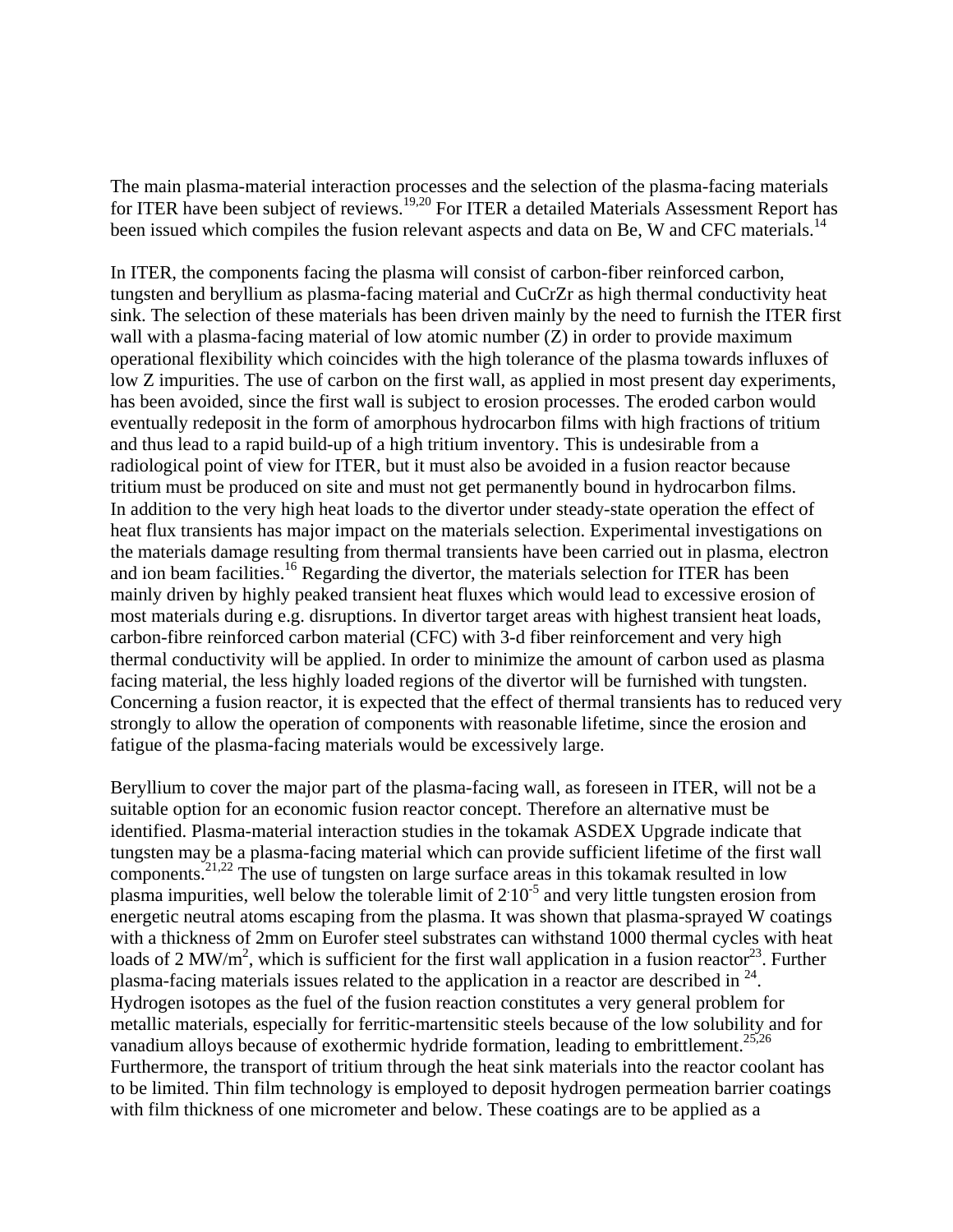sandwiched barrier between the plasma-facing material and the metallic heat sink/wall material of the plasma-facing components. α-crystalline alumina  $(A<sub>2</sub>O<sub>3</sub>)$  films which were deposited by low temperature physical vapour deposition (PVD) techniques on EUROFER steel showed that permeation reduction factors of 1000 can be reached for deuterium.<sup>27</sup> Further application of permeation barriers with electrical insulation and corrosion resistant functions are required for specific breeding blanket designs. Some design concepts, which employ pure lithium or lithium containing liquid metals/molten salts, must rely on coatings for the purpose of corrosion protection, ellctrical insulation as well as their hydrogen barrier function.<sup>28,29</sup> Here, work on thin (1  $\mu$ m) erbia (Er<sub>2</sub>O<sub>3</sub>) coatings has demonstrated that at the same time a good corrosion resistance and a permeation reduction by a factor of approx. 400 can be obtained, fig.  $5^{30}$ 

## **6. Concluding remarks**

The physics and technology of hot fusion plasmas have already reached a very elaborate stage. Key features of energy production by magnetic confinement thermonuclear fusion have already been demonstrated: Alpha particle heating, necessary for self-sustained burn, has been demonstrated and a substantial amount of fusion power has been produced. Solutions for the materials problems are currently being worked out, some being already at hand. The preparations for ITER, for example, have brought the issue of high heat flux components a big step forward. Further reactor-oriented development of materials for the plasma-facing components is under way. The topics of structural materials and of high temperature heat sink materials are being addressed as well as the further development of plasma-facing materials and tritium permeation barriers for fusion reactors.

# **References**

- 1. U. Schumacher, Naturwissenschaften **88**, 102 (2001)
- 2. M. Keilhacker, M. Watkins, the JET Team, Europhys. News **29**, 230 (1998)
- 3. G. Taylor, J. D. Strachan, R. V. Budny, D. R. Ernst, Phys. Rev. Lett **76**, 2722 (1996)
- 4. P.R. Thomas, P. Andrew, B. Balet, D. Bartlett, J. Bull, B. de Esch, A. Gibson, C. Gowers, H. Guo, G. Huysmans, T. Jones, M. Keilhacker, R. Koenig, M. Lennholm, P. Lomas, A. Maas, F. Marcus, F. Nave, V. Parail, F. Rimini, J. Strachan, K.D. Zastrow, N. Zornig, Phys. Rev. Lett **80**, 5548 (1998)
- 5. ITER Physics Basis, Nucl. Fusion **39**, Vol. 12 (1999)
- 6. ITER-FEAT Outline Design Report, IAEA ITER Documentation Series No. 18, Vienna (2001)
- 7. R. Toschi, P. Barabaschi, D. Campbell, F. Elio, D. Maisonnier, D. Ward, Fusion Engineering and Design **56-57**, 163 (2001)
- 8. D. Maisonnier, I. Cook, P. Sardain, R. Andreani, L. Di Pace, R. Forrest, L. Giancarli, S. Hermsmeyer, P. Norajitra, N. Taylor, D. Ward, A Conceptual Study of Commercial Fusion Power Plants; Final Report; EFDA-RP-RE-5.0; 13 April 2005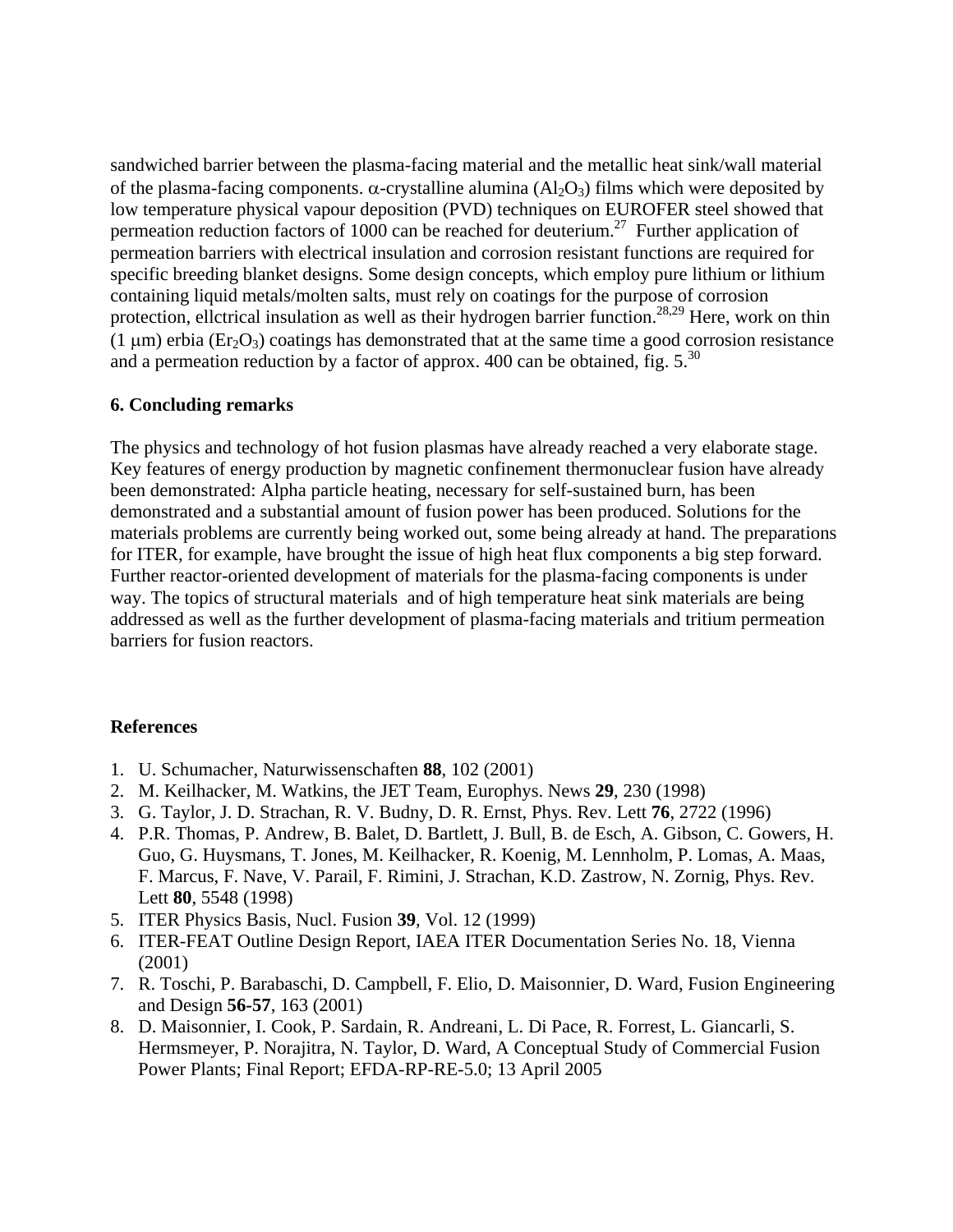- 9. H. Bolt, V. Barabash, F. Federici, J. Linke, A. Loarte, J. Roth, K. Sato, J. Nucl. Mater. **307**, 43 (2002)
- 10. K. Ehrlich, Phil. Trans. R. Soc. Lond. **A 357**, 595 (1999)
- 11. R.J. Kurtz, K. Abe, V.M. Chernov, D.T. Hoelzer, H. Matsui, T. Muroga, G.R. Odette, J. Nucl. Mater. **329-333**, 47 (2004)
- 12. N. Baluc, D.S. Gelles, S. Jitsukawa, A. Kimura, R.L. Klueh, G.R. Odette, B. van der Schaaf, ICFRM-12, J. Nucl. Mater, in print
- 13. B. Riccardi, L. Giancarli, A. Hasegawa, Y. Katoh, A. Kohyama, R.H. Jones, L.L. Snead, J. Nucl. Mater. **329-333**, 56 (2004)
- 14. ITER Materials Assessment Report, ITER DO. No. G 74 MA 1001-07 W0.2
- 15. V. Barabash, M. Akiba, A. Cardella, I. Mazul, B.C. Odegard, L. Plochl, R. Tivey, G. Vieider, J. Nucl. Mater. **283-287**, 1248 (2000)
- 16. J. Linke, I.V. Mazul, R. Nygren, J. Schlosser, S. Suzuki, ICFRM-12, J. Nucl. Mater., in print
- 17. A. Brendel, J. Woltersdorf, E. Pippel, H. Bolt, Materials Chem. Phys. **91**, 115, 2005
- 18. A. Brendel, C. Popescu, H. Schurmann, Surf. Coat. Technol. **200**, 161, 2005
- 19. G. Janeschitz, ITER Joint Central Team and Home Teams, J. Nucl Mater. **290-293**, 1 (2001)
- 20. G. Federici, C.H. Skinner, J.N. Brooks, J.P. Coad, C. Grisola, A.A. Haasz, A. Hassanein, V. Philipps, C.S. Pitcher, J. Roth, W.R. Wampler, D.G. Whyte, Nuclear Fusion **41**, 1967 (2001)
- 21. K. Krieger, H. Maier, R. Neu, ASDEX Upgrade Team, J. Nucl. Mater. **266-269**, 207 (1999)
- 22. R. Neu, R. Dux, A. Geier, A. Kallenbach, R. Pugno, V. Rohde, D. Bolshukhin, J.C. Fuchs, O. Gehre, O. Gruber, J. Hobirk, M. Kaufmann, K. Krieger, M. Laux, C. Maggi, H. Murmann, J. Neuhauser, F. Ryter, A.C.C. Sips, A. Stabler, J. Stober, W. Suttrop, H. Zohm, ASDEX Upgrade Team, Plasma Phys. Contr. Fusion **44**, 811 (2002)
- 23. H. Greuner, H. Bolt, B. Boswirth, S. Lindig, W. Kuhnlein, T. Huber, K. Sato, S. Suzuki, Fus. Eng. Des. **75-79**, 333, 2005
- 24. H. Bolt, V. Barabash, W. Krauss, J. Linke, R. Neu, S. Suzuki, N. Yoshida, J. Nucl. Mater. **329**, 66 (2004)
- 25. P. Jung, Fusion Technology **33**, 63 (1998)
- 26. G. W. Hollenberg, E. P. Simonen, G. Kalinin, A. Terlain, Fusion Eng. Des. **28**, 190 (1995)
- 27. D. Levchuk, F. Koch, H. Maier, H. Bolt, J. Nucl. Mater. **329**, 1403 (2004)
- 28. J. H. Park, T. Domenico, G. Dragel., R. Clark, Fusion Eng. Des. **27**, 682 (1995)
- 29. H. Nishimura, A. Suzuki, T. Terai, M. Yamawaki, S Tanaka, A Sagara, O. Motojima, Fusion Eng. Des. 58-9, 667 (2001)
- 30. D. Levchuk, F. Koch, H. Maier, H. Bolt, A. Suzuki, ICFRM-12, J. Nucl. Mater., in print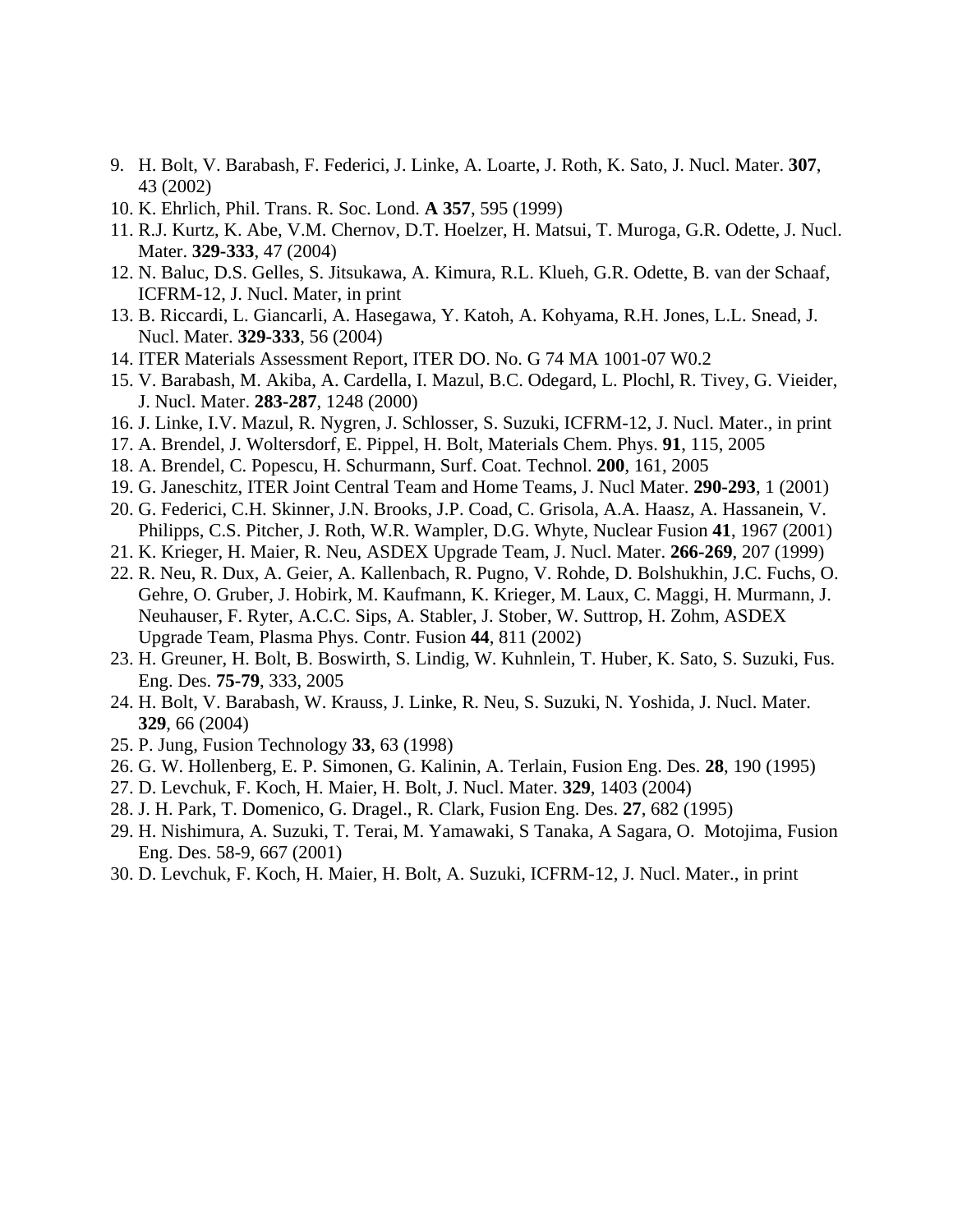|                                                                                                                                              | <b>ITER</b>                                          |                                                                                           | reactor                                                                  |                                                                           |
|----------------------------------------------------------------------------------------------------------------------------------------------|------------------------------------------------------|-------------------------------------------------------------------------------------------|--------------------------------------------------------------------------|---------------------------------------------------------------------------|
|                                                                                                                                              | <b>First Wall</b>                                    | <b>Divertor target</b>                                                                    | <b>First Wall</b>                                                        | <b>Divertor target</b>                                                    |
| component replacements<br>av. neutron fluence<br>(MWa/m <sup>2</sup> )<br>displ./transmut. product.<br>dpa / appm (He);<br>(dpa / %Re for W) | none<br>0.3<br>1/1000<br>Be<br>3/30<br>Cu<br>SS 3/30 | up to 3<br>max.0.15*<br>CFC 0.7 / 230<br>W 0.7 / 0.15% Re<br>1.7/16<br>Cu<br>SS<br>1.6/16 | 5 year cycle<br>10<br>30 / 6% Re<br>W<br><b>RAFM</b> steel<br>120 / 1200 | 5 year cycle<br>5<br>$15/3%$ Re<br>W<br>Cu<br>60/600<br>RAFM st. 60 / 600 |
| normal operation                                                                                                                             |                                                      |                                                                                           |                                                                          |                                                                           |
| No. of cycles                                                                                                                                | 30000                                                | 10000                                                                                     | < 1000                                                                   | < 1000                                                                    |
| Peak particle flux<br>$(10^{23}/m^2s)$                                                                                                       | 0.01                                                 | ~10                                                                                       | 0.02                                                                     | ~10                                                                       |
| Surface heat flux<br>(MW/m <sup>2</sup> )                                                                                                    | < 0.5                                                | $-10**/3$                                                                                 | < 1                                                                      | 10                                                                        |
| PFM operational temp.<br>$(^{\circ}C)$                                                                                                       | Be: 200300                                           | 2001000<br>W:<br>CFC: 2001500                                                             | W: 550700                                                                | W: 350500                                                                 |
| ELM energy density<br>(MJ/m <sup>2</sup> )                                                                                                   | ÷,                                                   | 1 >                                                                                       |                                                                          | reduced                                                                   |
| ELM duration (ms)/<br>{Frequency}                                                                                                            | $\blacksquare$                                       | $0.2/$ {few Hz}                                                                           |                                                                          | "grassy"?                                                                 |
| off-normal operation                                                                                                                         |                                                      |                                                                                           |                                                                          |                                                                           |
| Peak energy density<br>(MJ/m <sup>2</sup> )                                                                                                  | 60 (VDEs)                                            | 30 (Disr.)                                                                                | $\blacksquare$                                                           | ?                                                                         |
| Duration (ms)/ {Frequ.<br>(%)                                                                                                                | 300 {1%}<br>(VDEs)                                   | $1-10$ {<10%} (Disr.) -                                                                   |                                                                          | 1-10, max. 10<br>events                                                   |

\* without replacement;

\*\* slow transients 20 MW/m<sup>2</sup> lasting 10 s (10% frequency)

Table 1: Operation conditions for the plasma-facing components of ITER and a of DEMO-like fusion reactor<sup>9</sup>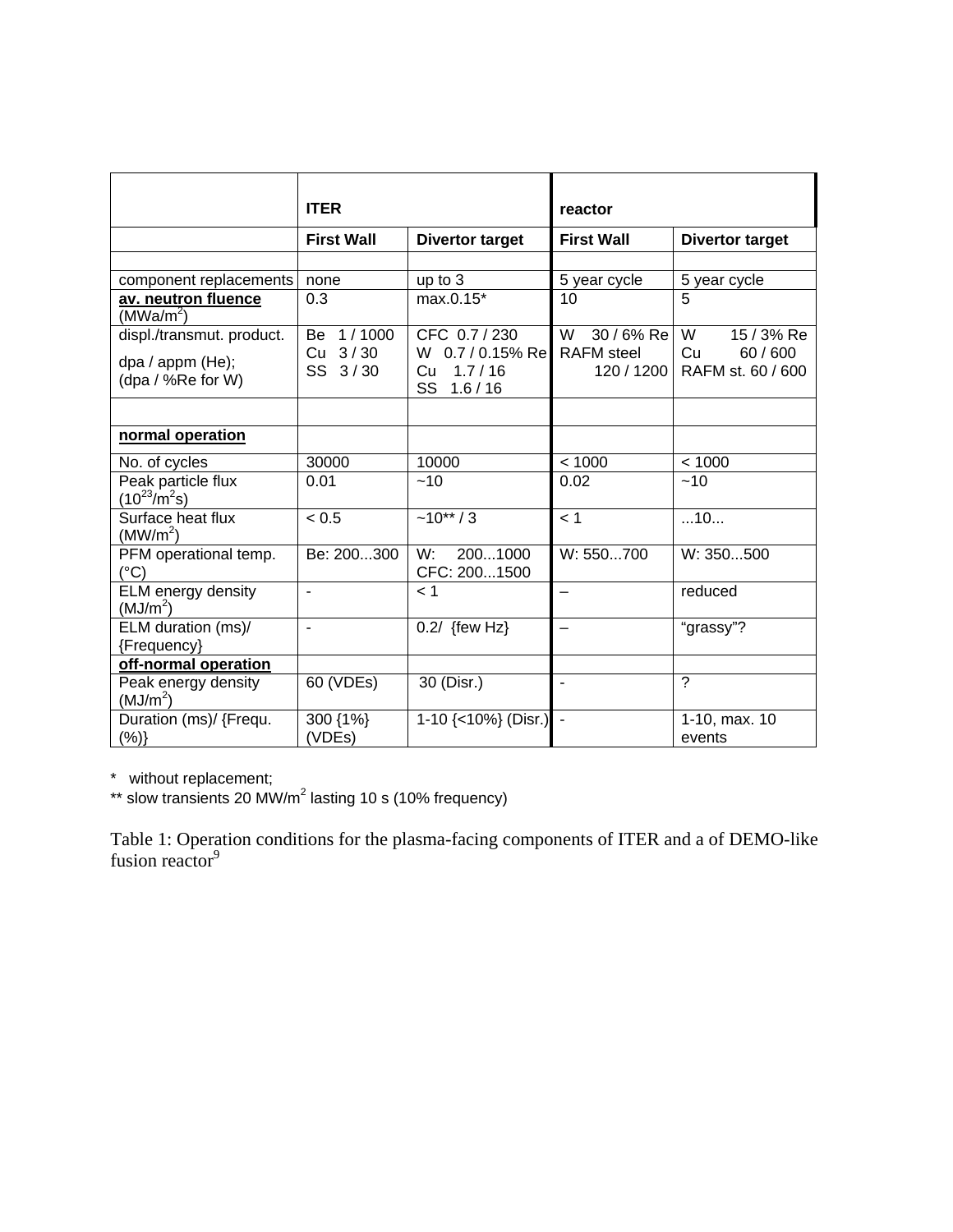# **List of figure captions**

Figure 1: Development of the fusion product of plasma density (n), plasma temperature (T) and energy confinement time(τ) (after [1]).

Figure 2: Achieved fusion power in the JET tokamak during the 1997 deuterium/tritium experiment (after [2]). The peaked profiles refer to special transient discharge scenarios.

Figure 3: Cutaway view of ITER vessel half showing the first wall and the divertor (source: www.iter.org)

Figure 4: Scanning electron micrographs of a  $SiC_f$ -Cu MMC after push-out test. The interfacial strength between fibre and matrix has been adjusted by a nm-scale Ti interlayer. Intense plastic deformation of the Cu in the push-out region is visible.

Figure 5: Permeability of deuterium through Eurofer steel at 600°C without and with a 1μm  $Er<sub>2</sub>O<sub>3</sub> coating.$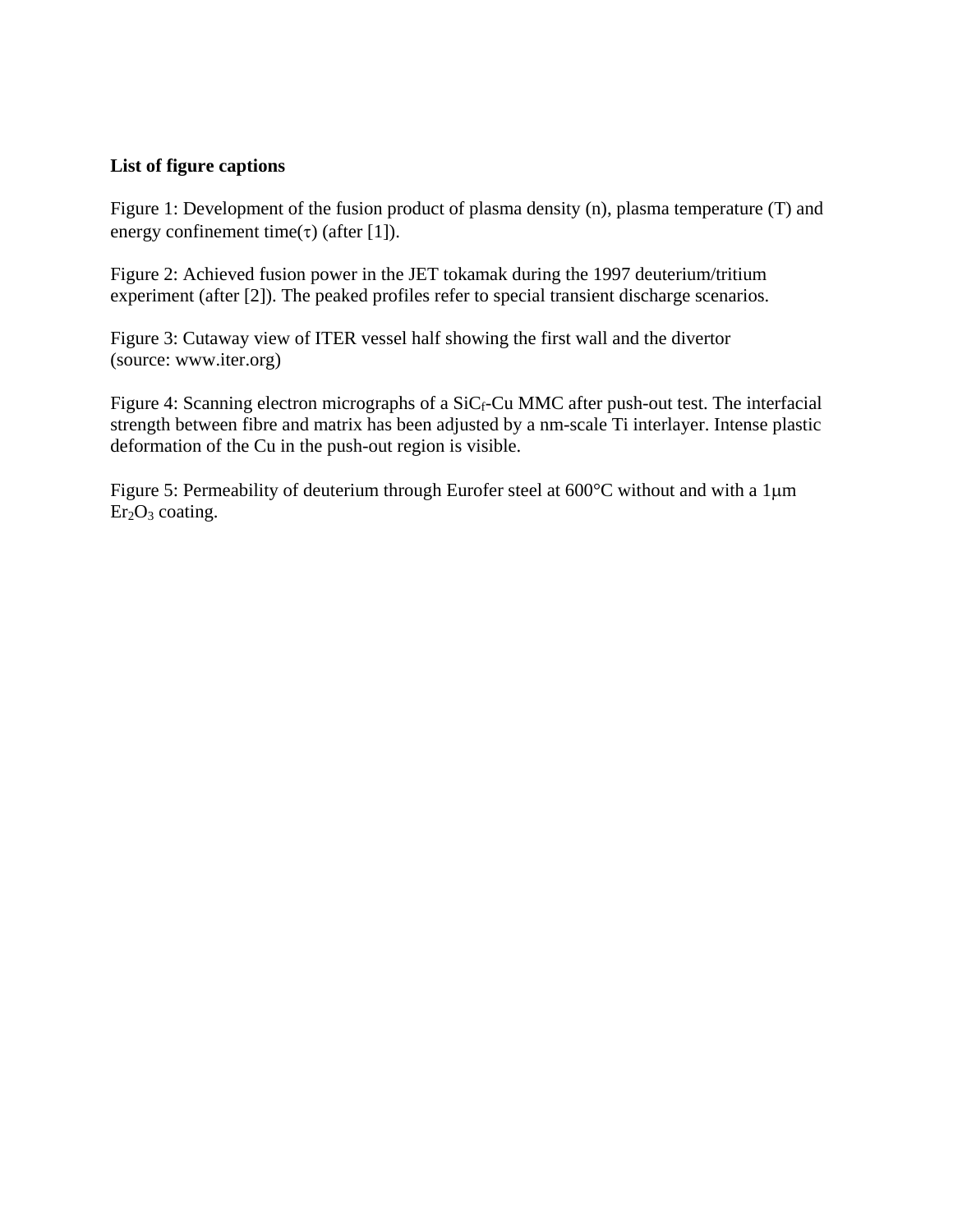

**Figure 1:** Development of the fusion product of plasma density (n), plasma temperature (T) and energy confinement time(τ) (after [1]). Q=1 is the break even condition where the fusion power produced equals the input power from external plasma heating. Reactor conditions are reached in plasmas that are dominantly heated by  $\alpha$ -particles from fusion reactions. ITER will reach this regime.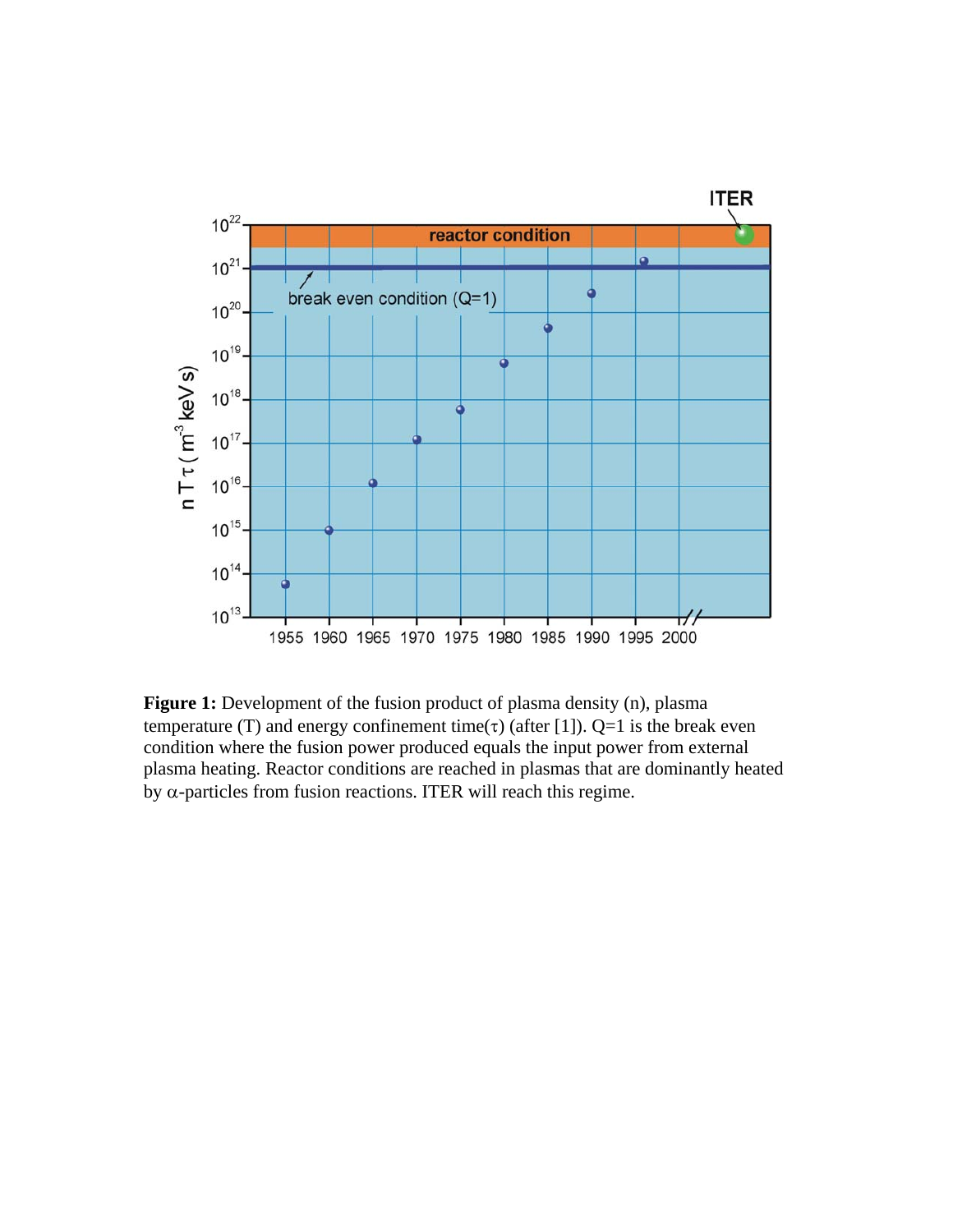

**Figure 2:** Achieved fusion power in the JET tokamak during the 1997 deuterium/tritium experiment (after [2]). The peaked profiles refer to special transient discharge scenarios. Q is the break even parameter which is coefficient of the fusion power produced divided by the input power from external plasma heating.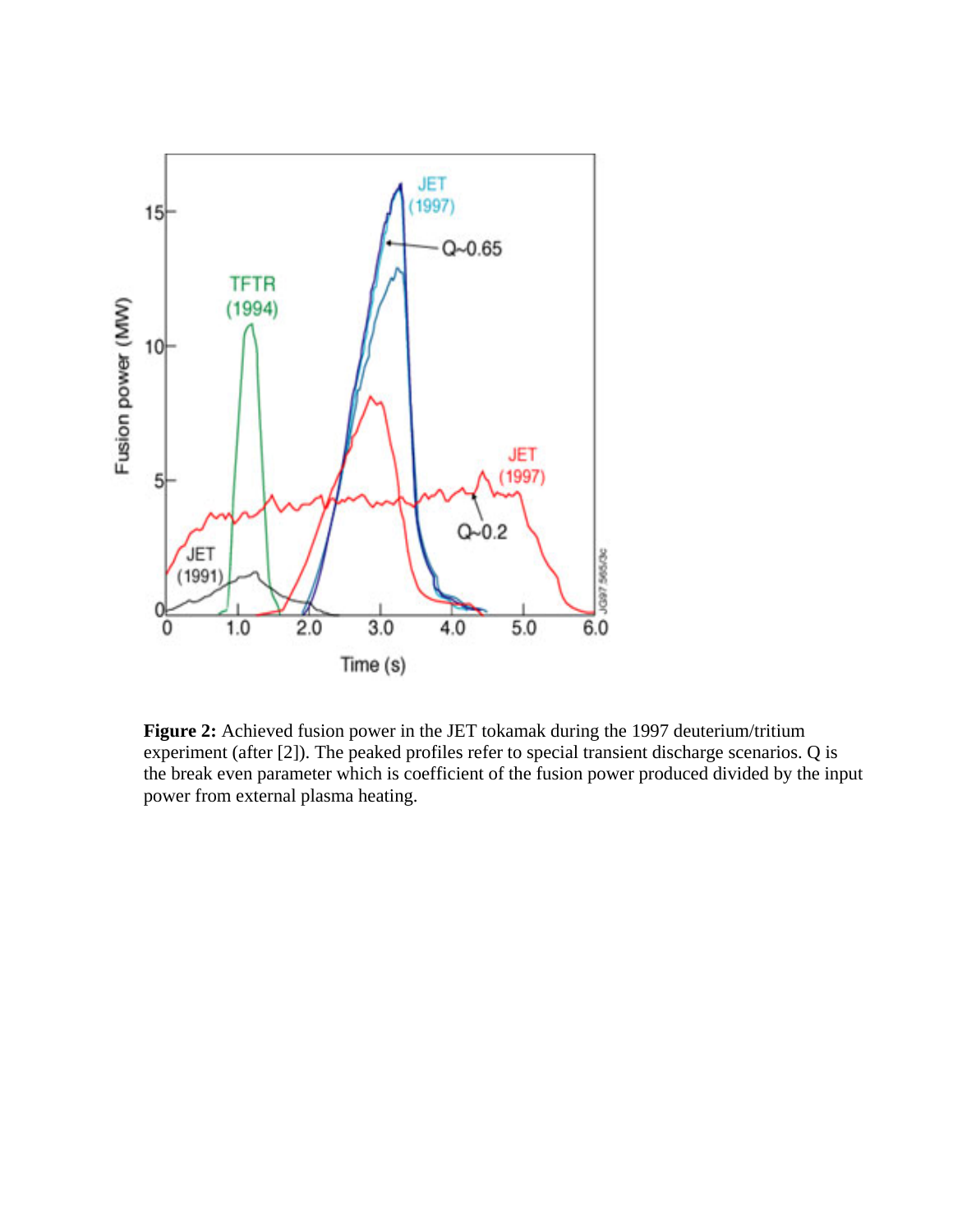

**Figure 3:** Cutaway view of ITER vessel half showing the first wall and the divertor (source: www.iter.org)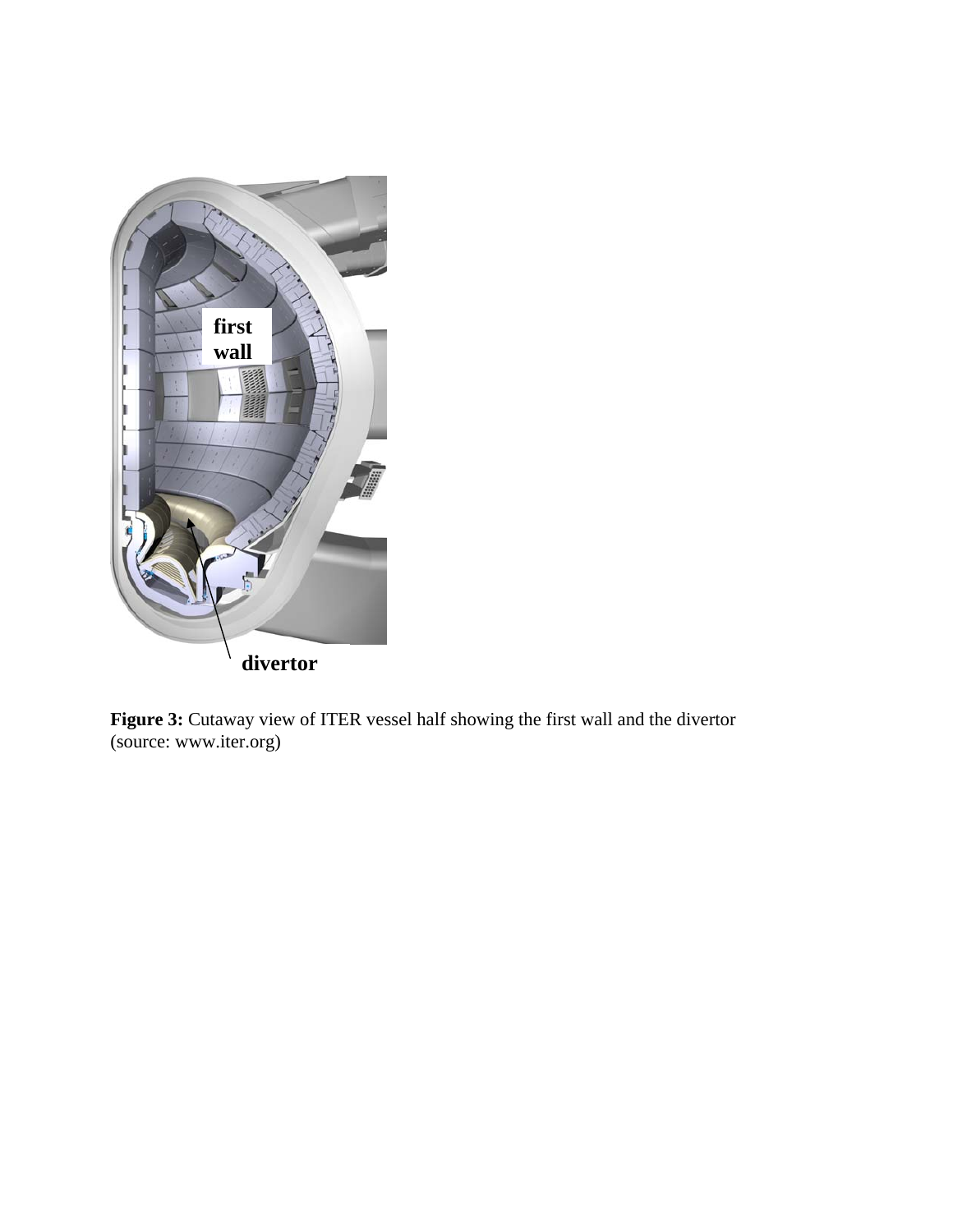

Figure 4: Scanning electron micrographs of a SiC<sub>f</sub>-Cu MMC after push-out test. The interfacial strength between fibre and matrix has been adjusted by a nm-scale Ti interlayer. Intense plastic deformation of the Cu in the push-out region is visible.